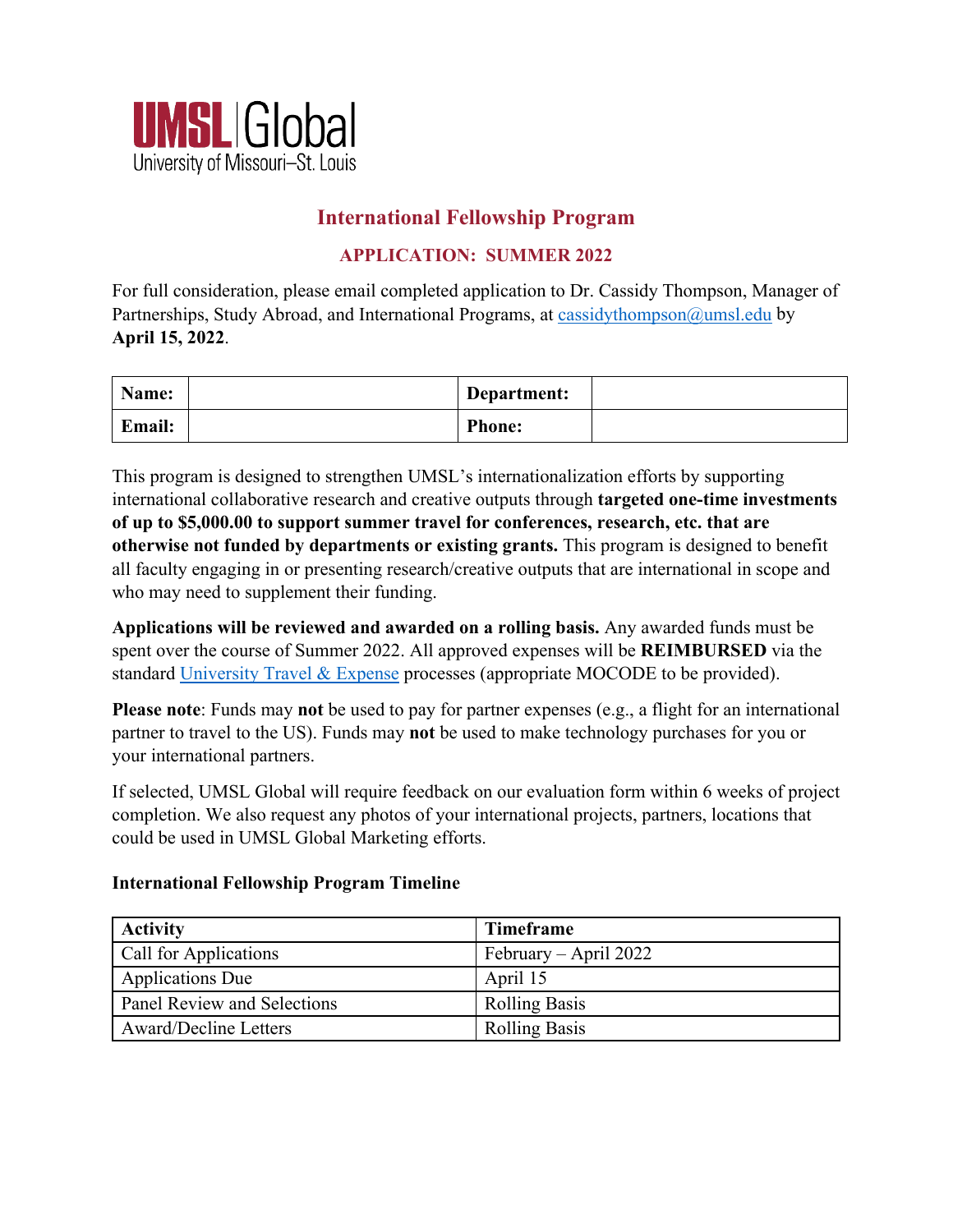## **International Fellowship Application Instructions**

This application asks you about your international project, to identify your needs, and to reflect on how your project promotes campus internationalization efforts. Please use additional space if needed. Your responses are confidential.

1. Briefly describe your international project including key objectives and background of the project. Please include description of your international collaborators and the duration of your relationship with any international partners (if applicable).

2. What specific resources do you need to advance your international research/creative output? Please note that these resources should not already be covered by departmental funds or existing grants.